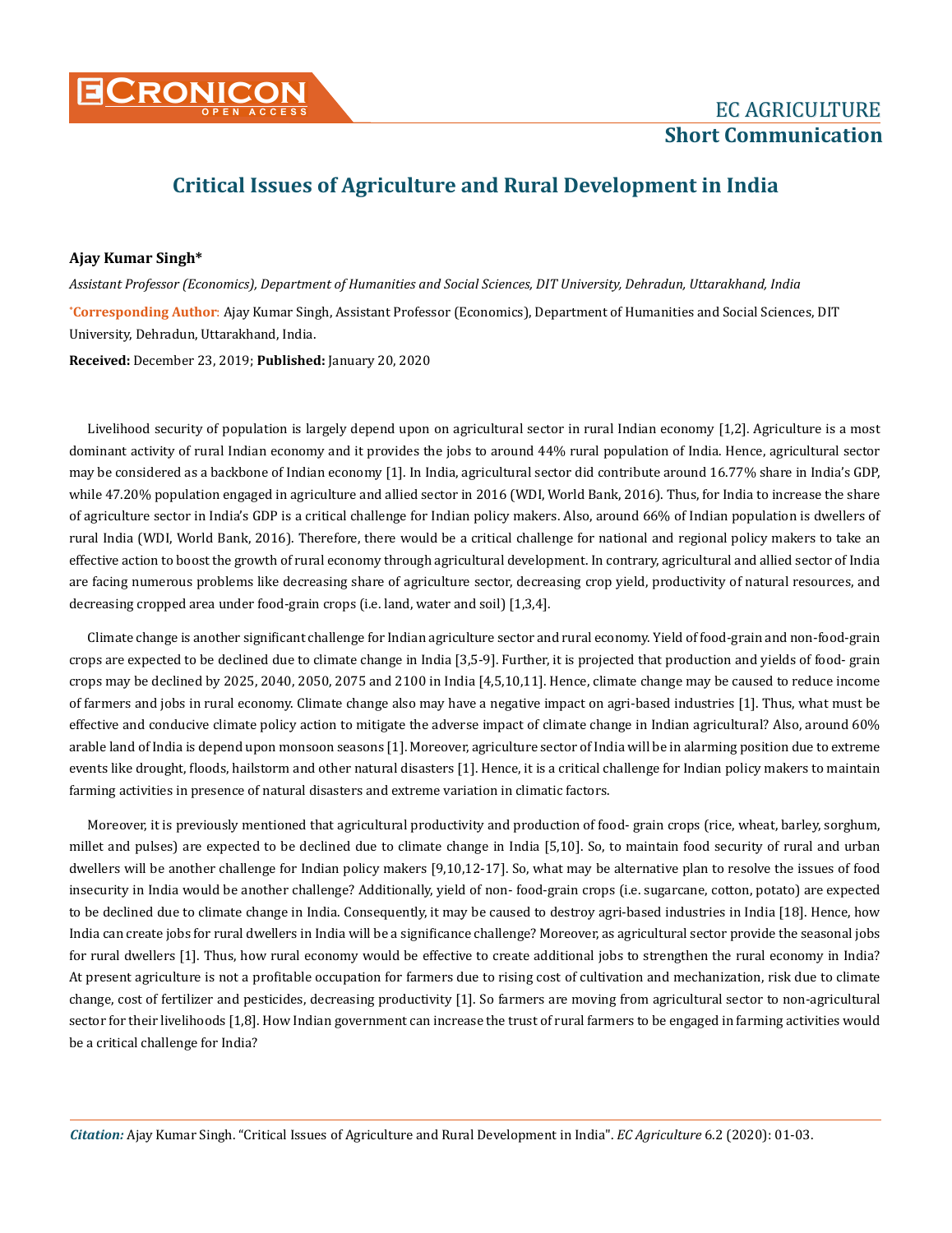Livestock rearing business may be a suitable solution to create greater possibilities in job creation in rural India. However, non-agricultural sector is unable to create jobs in rural India due to high imbalance in demand and supply-side factors of rural economy. Hence, what must be proper way to maintain the balance in demand and supply side factors of rural economy in India? Indian farmers do not receive suitable price of their crops. Thus, ineffective implementation of Minimum Support Price (MSP) is another challenge for farmers and rural economy in India. Hence, what must the solution for better implementation of MSP in India? Water resources are being deteriorating due to overutilization of it. Thus, to maintain water resource sustainability would be a critical challenge in India. Also, water is prime factor for farming sector, therefore to maintain agricultural sustainability would be a challenge for Indian famers and policy makers to boost rural economy [7,10]. Agricultural sustainability may be defined as efficient and optimum production of food- grain and non-food-grain crops which may not have negative impact on environmental and ecosystem services, and it do not have adverse impact on human health. Also, it have a positive impact on economic and social capacity of farming community [7]. Soil quality and actual nutritional contents are declining due to wide application of fertilizer in farming, thus it would be caused to reduce nutritional contents of food, and therefore human health would be in risk. Thus, what may be alternative plan to maintain agricultural productivity in way that it can feed to present and future generation with providing proper health security to rural and urban dwellers in India? To maintain green environment would be a critical challenge for rural economy in India [19]. Extensive use of fertilizer would be caused to increase environmental destruction, thus it would create more obstacles to maintain environmental sustainability in India [1,3].

## **Bibliography**

- 1. Kumar S., *et al*[. "MEGA7: molecular evolutionary genetics analysis version 7.0 for bigger datasets".](https://www.ncbi.nlm.nih.gov/pubmed/27004904) *Molecular Biology and Evolution*  [33.7 \(2016\): 1870-1874.](https://www.ncbi.nlm.nih.gov/pubmed/27004904)
- 2. [Singh AK and Issac J. "Impact of climatic and non-climatic factors on sustainable livelihood security in Gujarat state of India: A statisti](https://ideas.repec.org/a/aoj/agafsr/2018p30-46.html)cal exploration". *[Agriculture and Food Sciences Research](https://ideas.repec.org/a/aoj/agafsr/2018p30-46.html)* 5.1 (2018): 30-46.
- 3. Kumar A., *et al*[. "Climatic effects on sugarcane productivity in India: a stochastic production function application".](https://econpapers.repec.org/article/idsijecbr/v_3a10_3ay_3a2015_3ai_3a2_3ap_3a179-203.htm) *International Jour[nal of Economics and Business Research](https://econpapers.repec.org/article/idsijecbr/v_3a10_3ay_3a2015_3ai_3a2_3ap_3a179-203.htm)* 10.2 (2015b): 179-203.
- 4. [Singh AK and Sharma P. "Measuring the productivity of food-grain crops in different climate change scenarios in India: An evidence](https://www.academia.edu/38724329/ARTICLE_Measuring_the_productivity_of_food-grain_crops_in_different_climate_change_scenarios_in_India_An_evidence_from_time_series_investigation) [from time series investigation".](https://www.academia.edu/38724329/ARTICLE_Measuring_the_productivity_of_food-grain_crops_in_different_climate_change_scenarios_in_India_An_evidence_from_time_series_investigation) *Climate Change* 4.16 (2018): 661-673.
- 5. Kumar A., *et al*[. "Climatic effects on food grain productivity in India: A crop-wise Analysis".](https://ideas.repec.org/a/sdc/journl/v1y2014i1p38-48.html) *Journal of Studies in Dynamics and Change* [1.1 \(2014\): 38-48.](https://ideas.repec.org/a/sdc/journl/v1y2014i1p38-48.html)
- 6. Kumar A., *et al*[. "Effects of climatic factors on productivity of cash crops in India: Evidence from state-wise panel data".](http://www.gpcpublishing.org/index.php/gjrss/article/download/72/pdf_1) *Global Journal [of Research in Social Sciences](http://www.gpcpublishing.org/index.php/gjrss/article/download/72/pdf_1)* 1.1 (2015a): 9-18.
- 7. Kumar A., *et al*[. "Influence of climatic and non-climatic factors on sustainable food security in India: A statistical investigation".](https://www.researchgate.net/publication/311806560_Influence_of_climatic_and_non-climatic_factors_on_sustainable_food_security_in_India_a_statistical_investigation) *Inter[national Journal of Sustainable Agricultural Management and Informatics](https://www.researchgate.net/publication/311806560_Influence_of_climatic_and_non-climatic_factors_on_sustainable_food_security_in_India_a_statistical_investigation)* 3.1 (2017): 1-30.
- 8. Singh AK. "Climate Change and Productivity of Food-grain and Cash Crops in India". LAP LAMBERT Academic Publishing, Mauritius (2017).
- 9. Singh AK and Narayanan KGS. "Climate Change, Food-grain Farming and Food Security in India". LAP LAMBERT Academic Publishing, Mauritius (2018).
- 10. [Kumar A and Sharma P. "Impact of climate variation on agricultural productivity and food security in rural India". Economics Discus](http://www.economics-ejournal.org/economics/discussionpapers/2013-43)[sion \(2013\): 43.](http://www.economics-ejournal.org/economics/discussionpapers/2013-43)

*Citation:* Ajay Kumar Singh. "Critical Issues of Agriculture and Rural Development in India". *EC Agriculture* 6.2 (2020): 01-03.

02